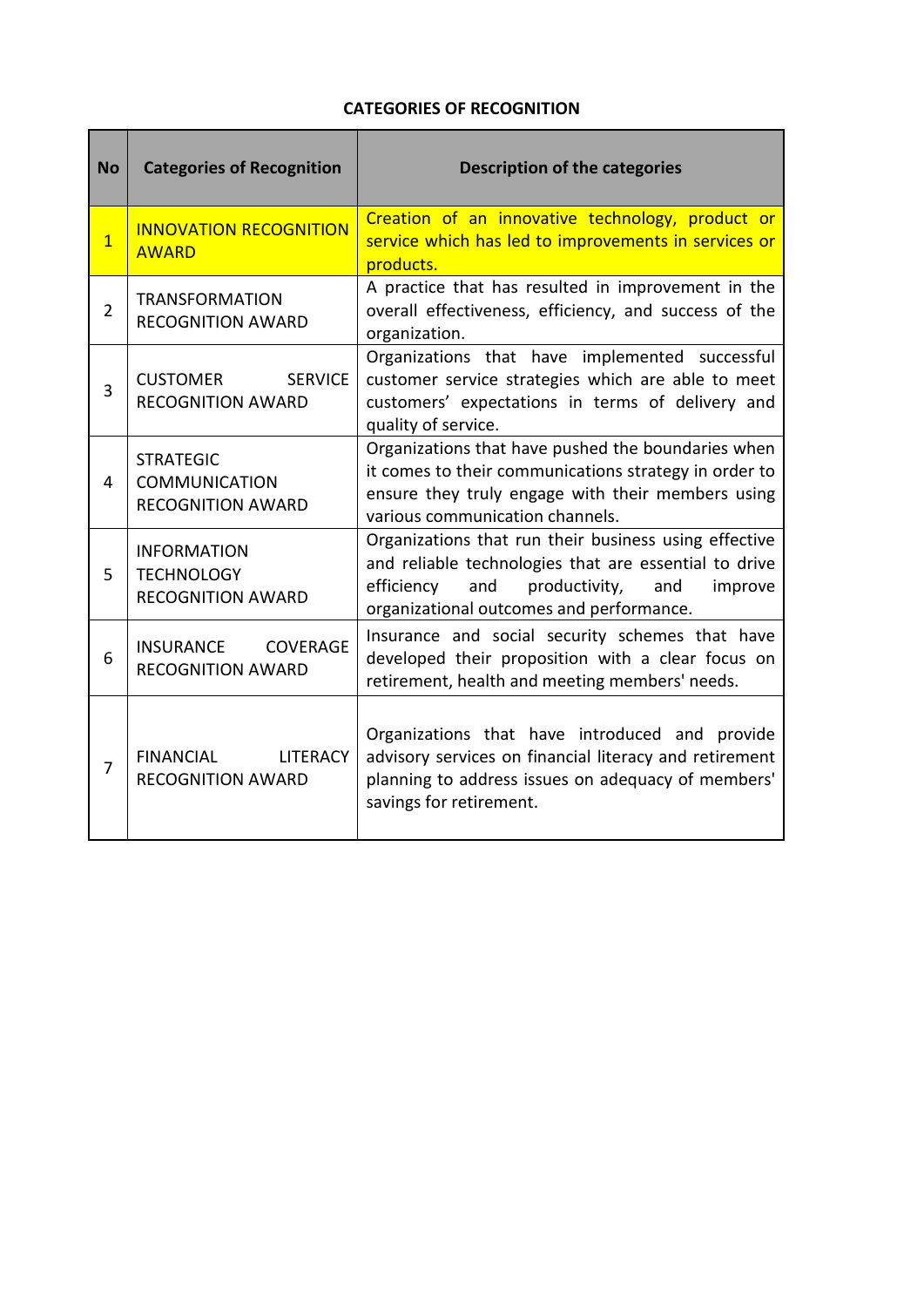## **WRITE UP TEMPLATE**

| <b>CATEGORY</b>                | $\ddot{\cdot}$       | <b>INNOVATION RECOGNITION AWARD</b>                                                                                                                                                                                                                                                |
|--------------------------------|----------------------|------------------------------------------------------------------------------------------------------------------------------------------------------------------------------------------------------------------------------------------------------------------------------------|
| <b>ORGANIZATION</b>            |                      | SOCIAL SECURITY ORGANISATION (SOCSO) MALAYSIA                                                                                                                                                                                                                                      |
| <b>CONTACT</b>                 | $\ddot{\phantom{a}}$ | : Gayathri Vadivel<br>Name                                                                                                                                                                                                                                                         |
| <b>PERSON</b>                  |                      | : 012 604 4467<br><b>Contact Number</b>                                                                                                                                                                                                                                            |
|                                |                      |                                                                                                                                                                                                                                                                                    |
|                                |                      | Name<br>: Roshaimi Mat Rosely                                                                                                                                                                                                                                                      |
|                                |                      | <b>Contact Number</b><br>: 012 606 1024                                                                                                                                                                                                                                            |
|                                |                      |                                                                                                                                                                                                                                                                                    |
| <b>OF</b><br><b>NAME</b>       | $\ddot{\phantom{a}}$ | SOCSO's JOB PLACEMENT AND EMPLOYMENT SUPPORT SERVICES (JESS)                                                                                                                                                                                                                       |
| <b>PROJECT</b>                 |                      |                                                                                                                                                                                                                                                                                    |
| <b>OBJECTIVE</b><br><b>AND</b> | $\ddot{\cdot}$       | <b>Nature of Programme</b>                                                                                                                                                                                                                                                         |
| <b>NATURE</b><br><b>OF</b>     |                      | The employment of persons with disabilities in Malaysia is very much in                                                                                                                                                                                                            |
| <b>PROJECT</b>                 |                      | the infancy stage. There is still a stigma among employers causing workers                                                                                                                                                                                                         |
|                                |                      | to lose employment after having a significant injury or acquired an illness.                                                                                                                                                                                                       |
|                                |                      |                                                                                                                                                                                                                                                                                    |
|                                |                      | Some of the factors contributing to the stigma include the anxiety of how                                                                                                                                                                                                          |
|                                |                      | to manage persons with disabilities once they return to work, having to                                                                                                                                                                                                            |
|                                |                      | cover further medical-related costs, etc. Other challenges include the                                                                                                                                                                                                             |
|                                |                      | management of the perceptions of co-workers, superiors and others, the                                                                                                                                                                                                             |
|                                |                      | provision of adequate support in enabling workers with disabilities to                                                                                                                                                                                                             |
|                                |                      | work effectively, the provision of suitable jobs and retaining persons with                                                                                                                                                                                                        |
|                                |                      | disabilities at the workplace.                                                                                                                                                                                                                                                     |
|                                |                      |                                                                                                                                                                                                                                                                                    |
|                                |                      | Without any legislative quota on the employment of persons with<br>disabilities in Malaysia, it is a great challenge to convince employers to<br>consider hiring this untapped pool of talent as a source of labour. While                                                         |
|                                |                      | there are many agencies providing job placement services, heavy reliance<br>is placed merely on job matching websites which does not include support<br>services such as individualised placement support, an ineffective method<br>in the placement of workers with disabilities. |
|                                |                      |                                                                                                                                                                                                                                                                                    |
|                                |                      | Hence SOCSO introduced the Job Placement & Employment Support                                                                                                                                                                                                                      |
|                                |                      | Services (JESS) in 2008, a component within the Return to Work                                                                                                                                                                                                                     |
|                                |                      | Programme which offers comprehensive physical and vocational                                                                                                                                                                                                                       |
|                                |                      | rehabilitation to employees insured by SOCSO suffering from injuries or                                                                                                                                                                                                            |
|                                |                      | invalidities, with the objective of enabling them to return to work. The                                                                                                                                                                                                           |
|                                |                      | programme is the first to provide Job Placement & Employment Support                                                                                                                                                                                                               |
|                                |                      | Services for workers with disabilities, based on the case management and                                                                                                                                                                                                           |
|                                |                      |                                                                                                                                                                                                                                                                                    |
|                                |                      | individualised placement approach which includes facilitating persons                                                                                                                                                                                                              |
|                                |                      | with disabilities through interviews, organising job fairs, providing job                                                                                                                                                                                                          |
|                                |                      | coach (direct support at the workplace), besides conducting awareness                                                                                                                                                                                                              |
|                                |                      | and employability programme such as Disability Equality Training                                                                                                                                                                                                                   |
|                                |                      | Programmes for employers and employees. An average of 20% (4477)                                                                                                                                                                                                                   |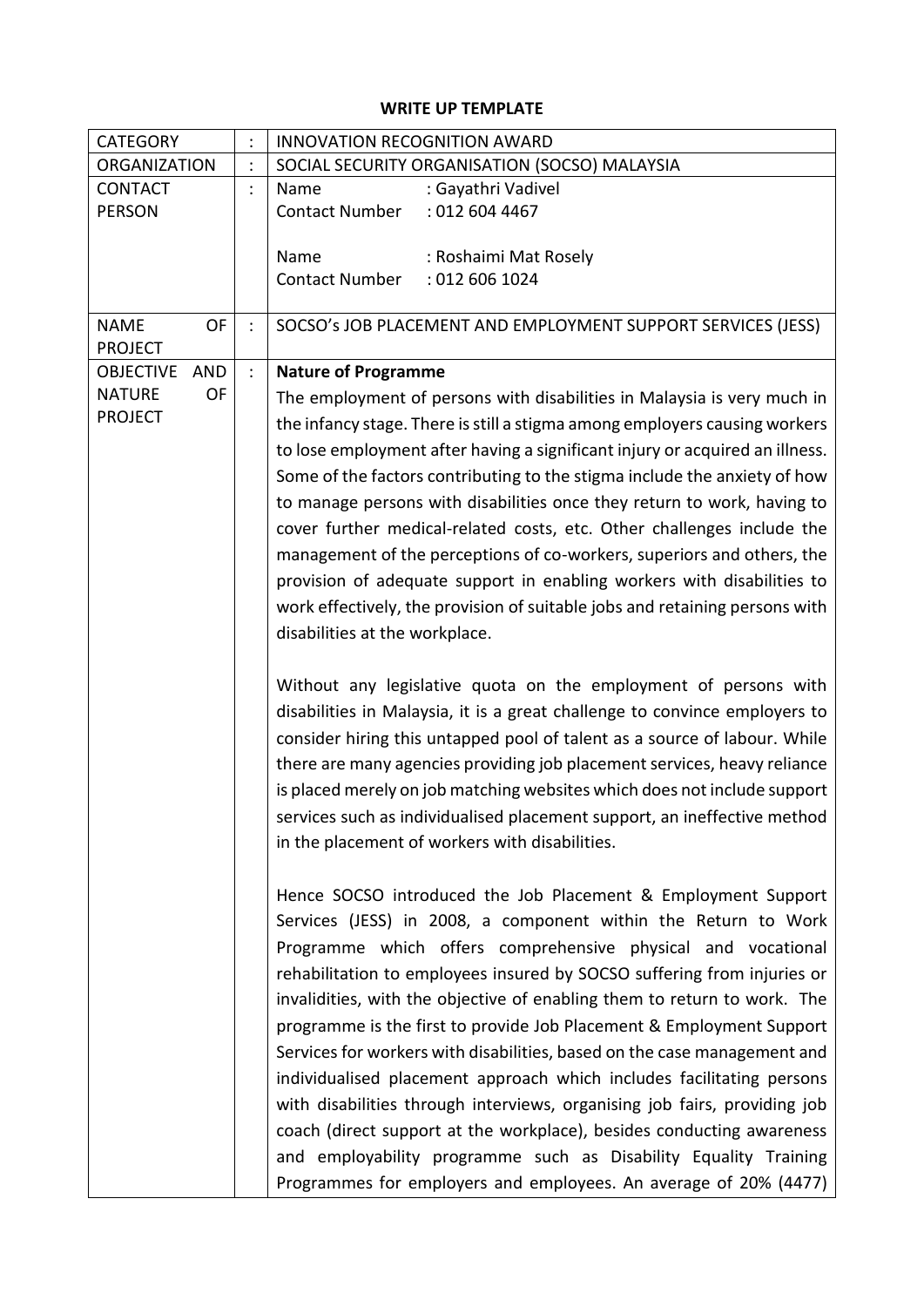|                                                                     | workers with disabilities who enrolled in the Return to Work Programme<br>(22389) has benefited from JESS.                                                                                                                                                                                                                                                                                                                                                                                                                                                                                                                                                                                                                                                                                                                      |
|---------------------------------------------------------------------|---------------------------------------------------------------------------------------------------------------------------------------------------------------------------------------------------------------------------------------------------------------------------------------------------------------------------------------------------------------------------------------------------------------------------------------------------------------------------------------------------------------------------------------------------------------------------------------------------------------------------------------------------------------------------------------------------------------------------------------------------------------------------------------------------------------------------------|
|                                                                     | <b>Objective</b><br>The JESS objective is to facilitate employees with employment injuries or<br>illnesses under the Return to Work Programme who are unable to return<br>to their previous employers to be given employment opportunities and<br>facilitated into gainful employment.<br>More specifically, the programme aims to:<br>1) Increase employment prospects through individualised placement<br>support which utilises the case management, biopsychosocial and<br>multi-disciplinary approaches.<br>Increase employability of workers with disabilities by providing<br>2)<br>support on areas of weakness through a variety of active labour<br>market interventions.<br>3) To be given the basic human right of gainfully employed.<br>To tailor vocational rehabilitation intervention to suit individual<br>4) |
|                                                                     | limitations.<br>To empower workers with disabilities to participate in job search<br>5)<br>activities and gear them to be ready for employment.<br>To instil mindset change among employers and other stakeholders<br>6)<br>to be more inclusive.                                                                                                                                                                                                                                                                                                                                                                                                                                                                                                                                                                               |
| <b>WHY</b><br>IT<br><b>BE</b><br><b>SHOULD</b><br><b>RECOGNISED</b> | The JESS has a unique approach in increasing employment outcomes<br>among workers with disabilities. Since these services were introduced as<br>part of the Return to Work Program, it has achieved many milestones<br>including delivering training to other countries such as Indonesia,<br>Singapore and Namibia to provide supported employment services in<br>their respective countries. The JESS was also invited by the International<br>Labour Organisation in Geneva in April 2016 to share SOCSO Malaysia's<br>experience<br>providing<br>employment<br>opportunities<br>in<br>among<br>workers/persons with disabilities.                                                                                                                                                                                           |
|                                                                     | The JESS also employs a variety of mechanisms in tackling the situation<br>issues of employment among workers with disabilities including;<br>Disseminating information<br>on jobs and<br>opportunities:<br><b>The</b><br>٠<br>dissemination of information is currently done through phone calls or<br>mobile messaging to jobseekers. Jobseekers are also expected to<br>provide information of job vacancies to their Job Placement Officers<br>for further facilitation as well as to measure their motivation to return                                                                                                                                                                                                                                                                                                    |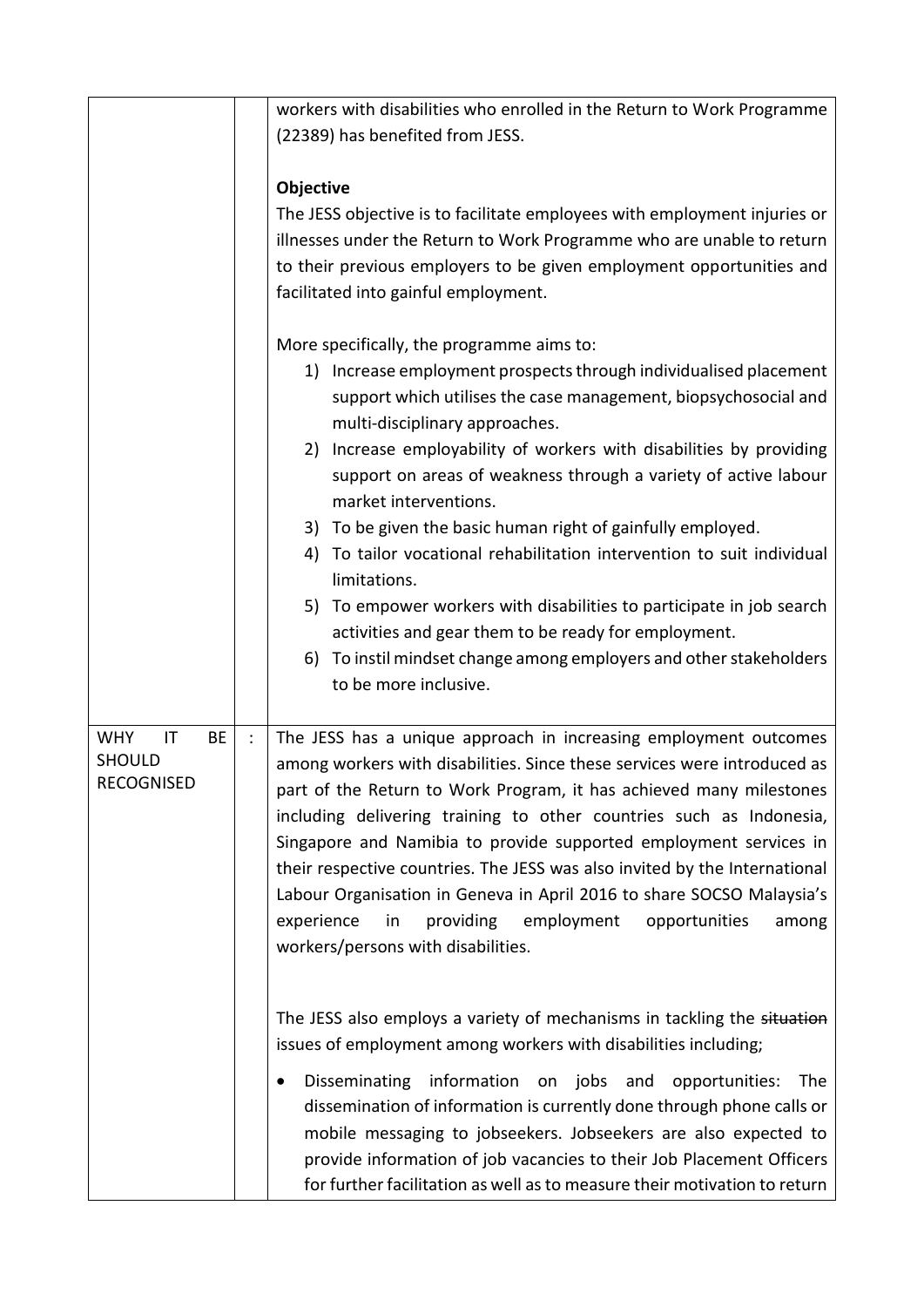| to work. Information on job opportunities to other Job Placement<br>Officers in SOCSO is passed through the information system as<br>mentioned above through a forum, or group message besides email.                                                                                                                                                                                                                                                                                                                                                                                                                                                                                                             |
|-------------------------------------------------------------------------------------------------------------------------------------------------------------------------------------------------------------------------------------------------------------------------------------------------------------------------------------------------------------------------------------------------------------------------------------------------------------------------------------------------------------------------------------------------------------------------------------------------------------------------------------------------------------------------------------------------------------------|
| Sensitization and/or preparation of persons with disabilities for jobs:<br>A variety of methods are used to sensitize persons with disabilities for<br>jobs including: Work Trial, Interview workshops, Interview simulation,<br>Resume workshops, Attending open Interviews                                                                                                                                                                                                                                                                                                                                                                                                                                      |
| Placement of disabled people: The placement of persons with<br>٠<br>disabilities is done through the case management approach. In the<br>process of securing a placement, the Job Placement Officer<br>communicates with the employer to explain the limitations and<br>discuss work placement. The Job Placement Officer either meets the<br>employer prior to the placement or during the interview period. The<br>Job Placement Officer is quite often present together with persons<br>with disability during the interview process. Once establishing<br>vacancies that match the capacity of the person with disability,<br>further accommodations or job modifications shall be discussed if<br>necessary. |
| Skills training: If a replacement of skill is required in order to increase<br>$\bullet$<br>the employability of the person with disabilities, skills training shall be<br>provided. Nevertheless, the Job Placement Officer would usually try<br>their best to retain their previous skills when finding a job based on<br>the Return to Work Hierarchy.                                                                                                                                                                                                                                                                                                                                                         |
| Starting/continuing business: Should a person with disability wishes<br>to start/continue a business, the Job Placement Officers only help<br>facilitate the process including liaising with financial institutions to<br>secure funds, etc. Counselling shall also be provided should the<br>person with disability require them.                                                                                                                                                                                                                                                                                                                                                                                |
| Supported employment: Job Placement Offers use the Job Coach<br>٠<br>approach for cases that require support at the workplace. Example of<br>cases include traumatic brain injury, cognitive impairment. etc. The<br>Job Placement Officer is usually present at the workplace (depending<br>on the amount of support required) to provide systematic instructions<br>and design manuals or jigs if they are required to support the person<br>with disabilities further.                                                                                                                                                                                                                                         |
| Link with public or private employment services: Several employment<br>services constantly enquire on the availability of SOCSO candidates<br>that match their requirements. Besides going to employers directly,<br>SOCSO utilises the vacancies provided by the private employment<br>services in helping them getting the jobs.                                                                                                                                                                                                                                                                                                                                                                                |